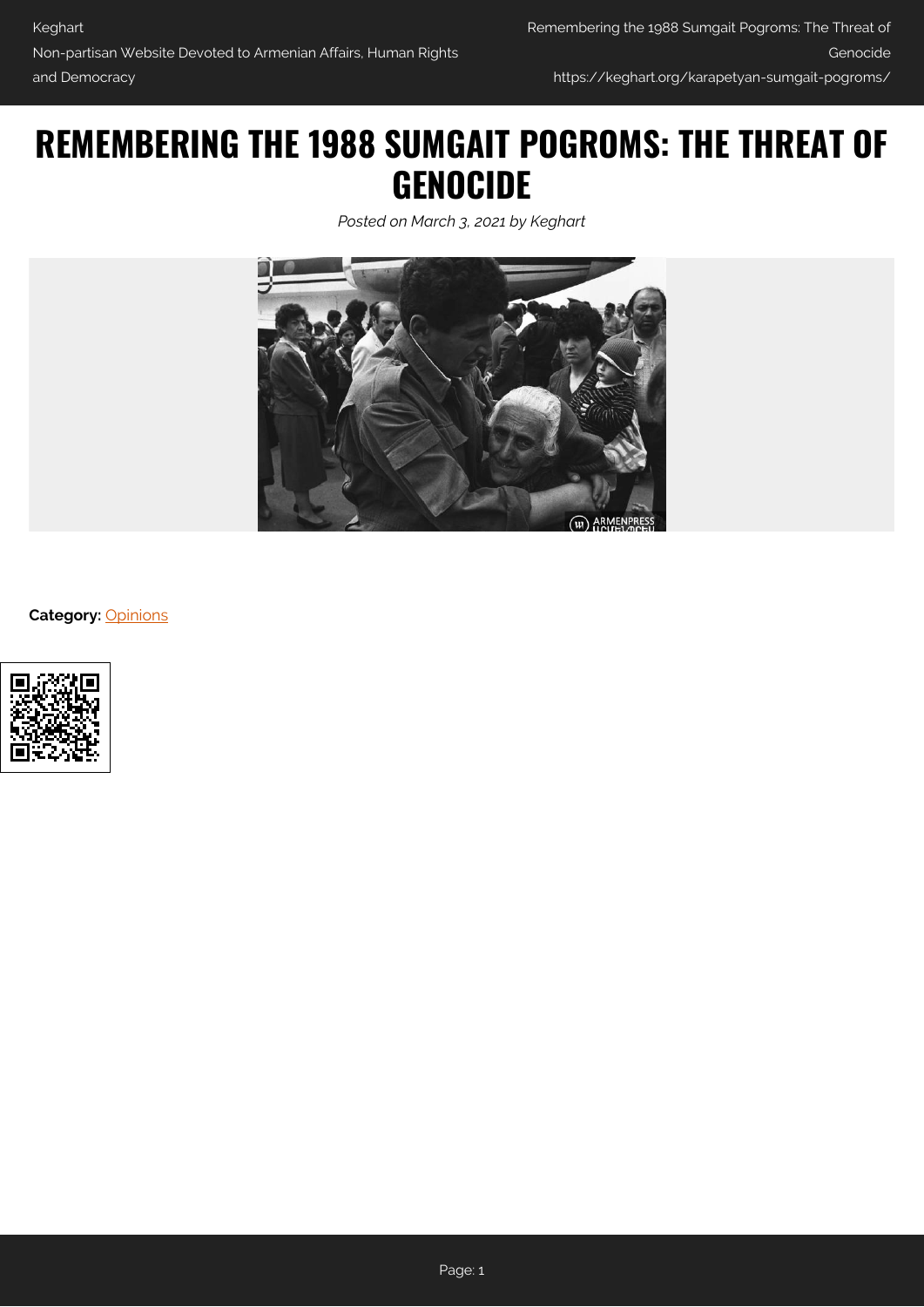## **By Arus Karapetyan,** Ontario, Feb 27, 2021

February 2021 marks the 33-year anniversary of the Sumgait pogroms of Armenians in Azerbaijan. Based on court testimony and eyewitness reports of the slaughter it is evident the pogroms had been organized well ahead of time.

At a Feb. 26 gathering of so-called Azeri refugees from the Armenian city of Kapan, it was falsely reported that Armenians had killed and deported Azeris from the Armenian city. Shrieking "Death of Armenians," the enraged crowd rushed to Sumgait's Armenian neighborhood where 18,000 Armenians lived.

Law enforcement authorities had left Sumgait before the blood-thirsty crowd had arrived at the Armenian areas. Phone lines were also cut-off and roads leading to Sumgait were blocked with home-made barriers. The mob that was armed with sharp-edged metal rods and pipes, knives, axes, and other home-made weapons, had the list of Armenian addresses. In the next three days, the Azeris attacked Armenian men, women, and children in their homes and dragged them out to the streets. Armenians were beaten, tortured, mutilated, burnt, raped, and killed. Azerbaijan has not released the true number of Armenians perished although the number is estimated to be in the hundreds. As well, hundreds of Armenians became disabled as a result of torture. Peace was established when Soviet troops dispersed the blood-thirsty crowd. Surviving Armenians fled to Armenia.

To conceal the Sumgait massacres and to avoid international condemnation the Soviet Union split the crime into several lawsuits with majority of the cases being held in Soviet Azerbaijan. The majority of Azeris received light sentences or were set free and hailed as heroes. The conspirators who had organized the pogroms were never identified and many hold high positions in the Azerbaijani government.

In November of the same year there was another pogrom (in Kirovabad) of Armenians. They were followed by the 1990 Baku and 1992 Maragha massacres. By then Azerbaijan had massacred thousands of other Armenians. An estimated 350,000 to 500,000 Armenians were expelled from Azerbaijan. They either went to Armenia or to Nagorno-Karabakh, or became refugees elsewhere.

Azerbaijan's attacks on its innocent Armenian minority turned into the war of Nagorno-Karabakh (Artsakh). There, in 1991 more than 90 percent of the Armenians had voted to separate from Azerbaijan and become independent. In the previous 70 years of Azeri occupation, Armenians had become second-class citizens and were subject to ethnic cleansing. By 1970 Azerbaijan had deported all Armenians from historically Armenian Nakhichevan where they constituted 50 percent of the population.

After four years of war between Artsakh Armenians and the Azeris, in 1994 the Azeris had failed in their goal to expel Armenians from Nagorno-Karabakh. Instead, through their victory, Armenians of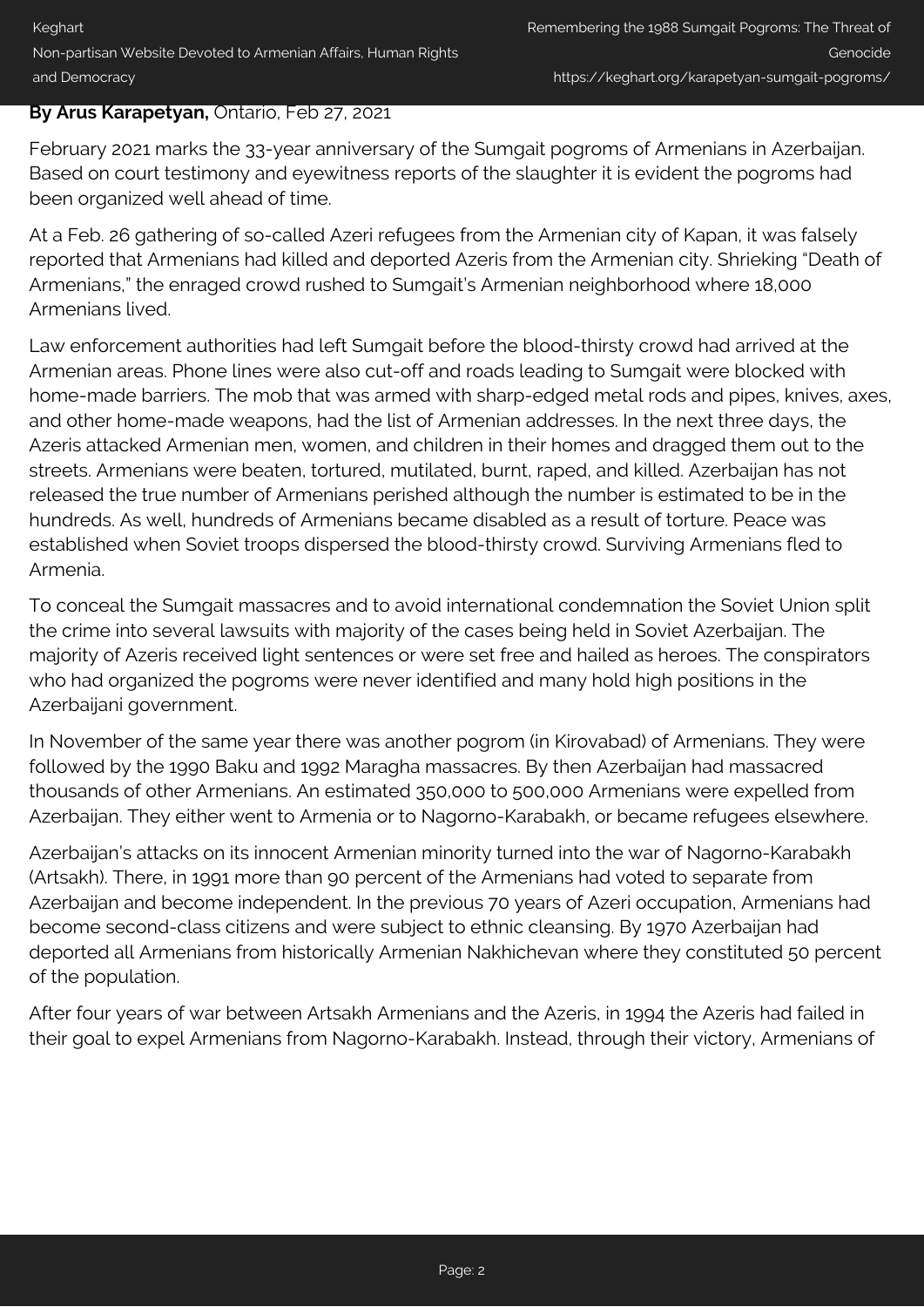In September 2020 Azerbaijan again attacked Artsakh so as to drive out its 150,000 population. By November, most of the population had fled and one-third of the people had lost their homes and land. The losses and deaths in Artsakh are the latest examples of the threat by Azerbaijan and Turkey to eliminate the 4,000-year-old Armenian presence in the region.

In a statement on the 33<sup>rd</sup> anniversary of the Sumgait pogroms, Armenia's Ministry of Foreign Affairs said the September 2020 war "*against Artsakh and its people was accompanied by similar war crimes against the Armenian identity, with one difference - the murders of the civilians were not carried out by controlled mobs, but by servicemen of the Azerbaijani armed forces and the relevant videos were uploaded on the Internet*."

The statement added: "*During the 44-day war, the Azerbaijani armed forces, driven by a sense of impunity, committed numerous violations of international humanitarian and human rights law, which are manifestations of mass atrocities, including ethnic cleansing and war crimes. While adhering to the behaviour of terrorist groups, the Azerbaijani armed forces committed violations against prisoners of war, civilians, barbarically destroyed historical-cultural monuments and desecrated sanctuaries. The executions of the Armenian prisoners of war and civilians in the Hadrut region of Artsakh and other settlements fallen under the military control of Azerbaijan are the results of the past uncondemned crimes*."

To read the full statement by the Ministry of Foreign Affairs please click on this [link](https://www.mfa.am/en/interviews-articles-and-comments/2021/02/27/sumg/10816).